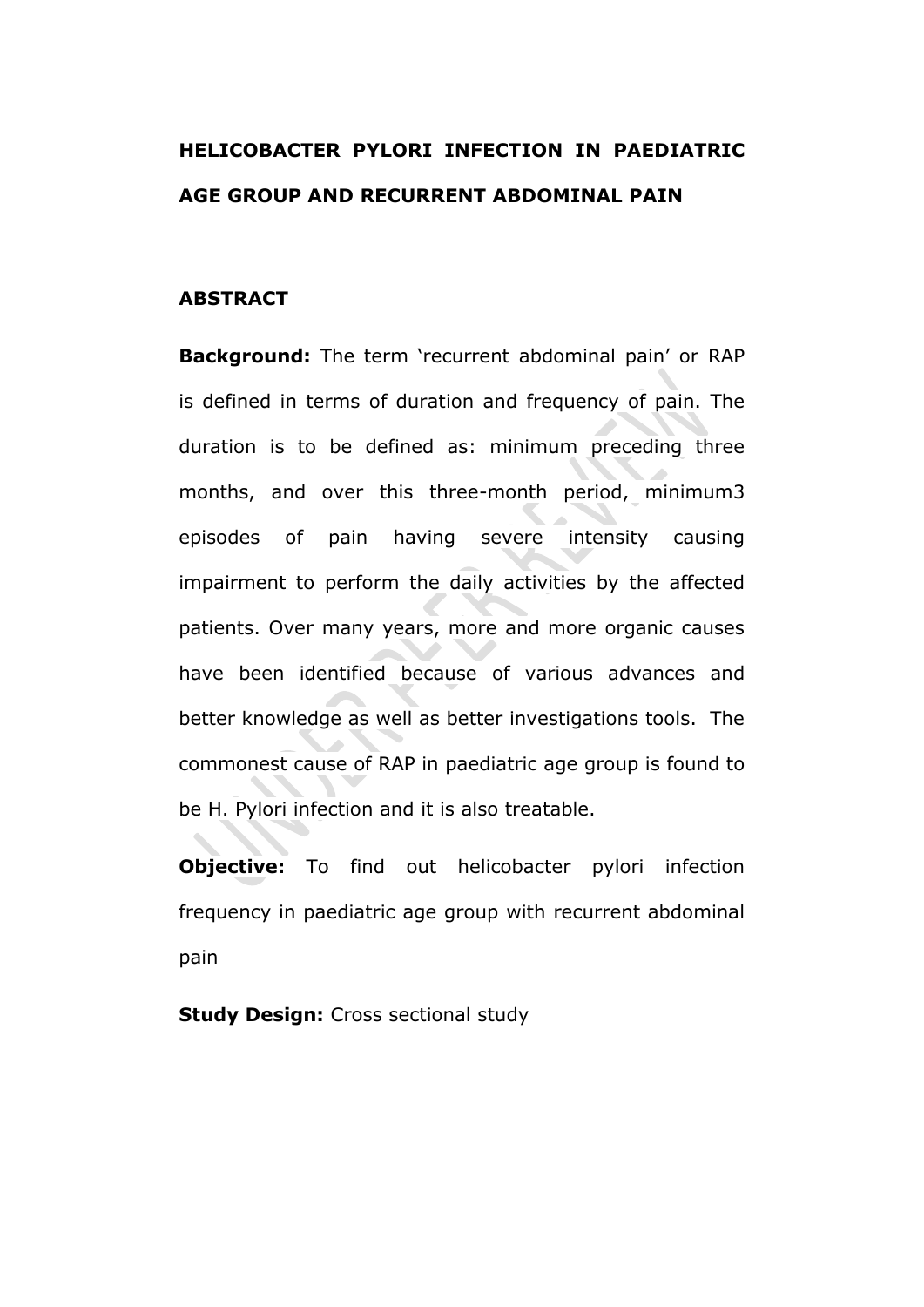**Place and Duration of Hospital:** Pediatrics, DHQ teaching hospital Sargodha from  $10^{th}$  June 2018 to 9<sup>th</sup> December 2018.

**Methodology:** One hundred children with recurrent abdominal pain were selected using non probability consecutive sampling. H. Pylori serology was done and results presented

**Results:** The mean age was 7.28±2.6 years. H. pylori infection was seen in 27%. More patients belonged to middle socio economic status.

**Conclusion:** Recurrent abdominal pain in paediatric age group is caused commonly by H. pylori infection and it is easily treatable if detected in early stages.

**Key words:** Recurrent abdominal pain, H. pylori infection, **Serology** 

### **INTRODUCTION**

The definition of Recurrent abdominal pain (RAP) in paediatrics is minimum3 episodes of pain that occur over at least 3 months and causing impairment in child's daily routine activities. Functional (nonorganic) abdominal pain is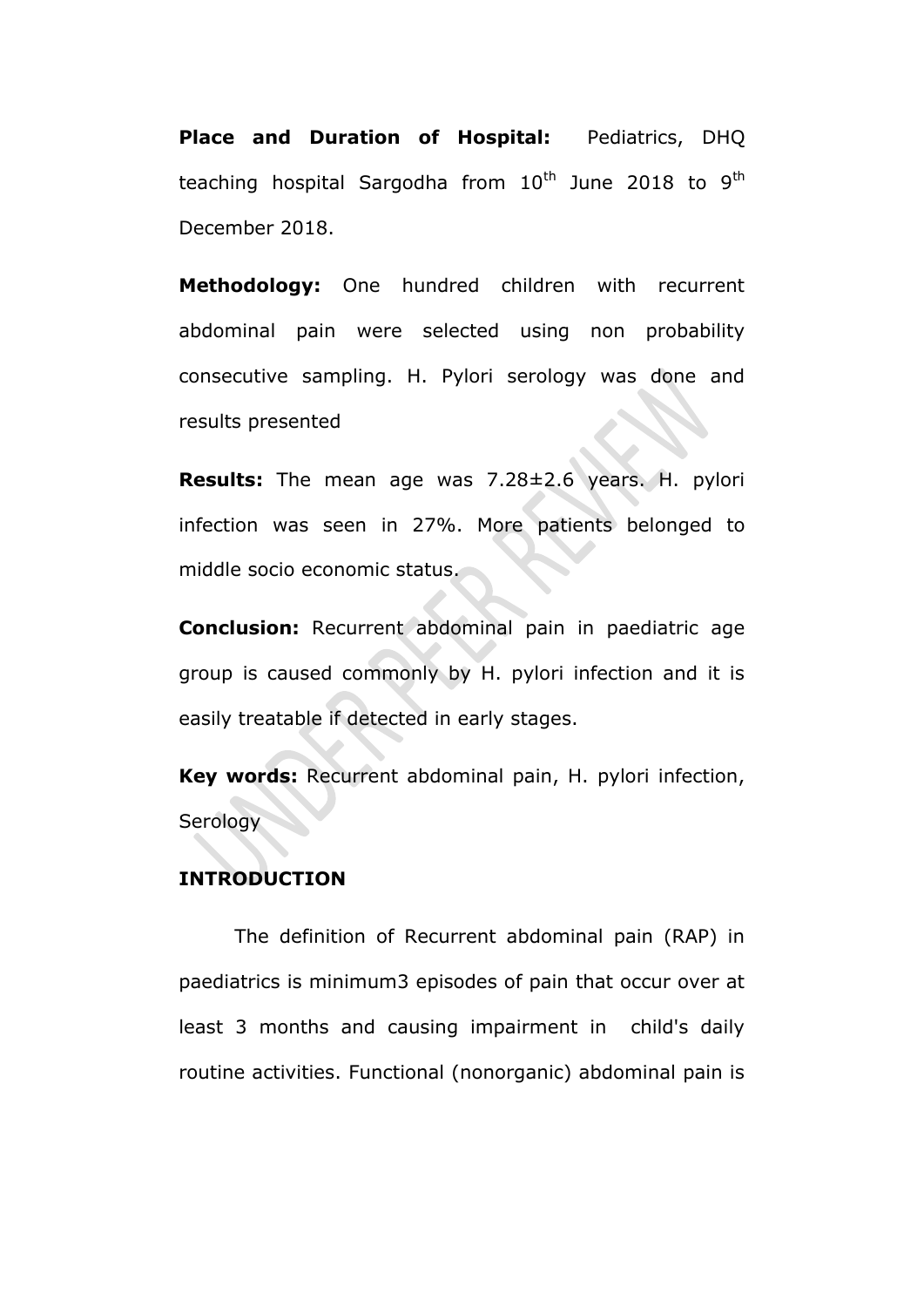mostly considered in such cases, but in 5% to 10% of cases, organic cause is found.[1] All patients in paediatrics who presented with RAP along with fever, vomiting, dysentry, more than three alarm symptoms, or a history of dysuria or pyuria, should be properly evualated.[2]

If on examination, there is weight loss or failure to thrive; jaundice; hepatosplenomegaly, or kidney enlargement; mass palpable in abdomen; or tenderness/ guarding in abdomen, furthur workup is required [3] Investigations may include blood tests like complete blood picture (CBC),acute phase reactants(ESR,CRP), stool tests as fecal occult blood testing, detection of parasitic infection(ova and cystsin stool), Helicobacter pylori antigen detection in stool or urinalysis. Obstruction or constipation is detected by abdominal ultrasonography. [4]

Functional abdominal pain is a clinical diagnosis. One of the major causes in children is Helicobacter pylori infection which is less recognized but a major contributing factor. In Belgium a study carried out and showed a prevalence of 11%.[5] A study carried in Rawalpindi showed prevalence of 38%.[6]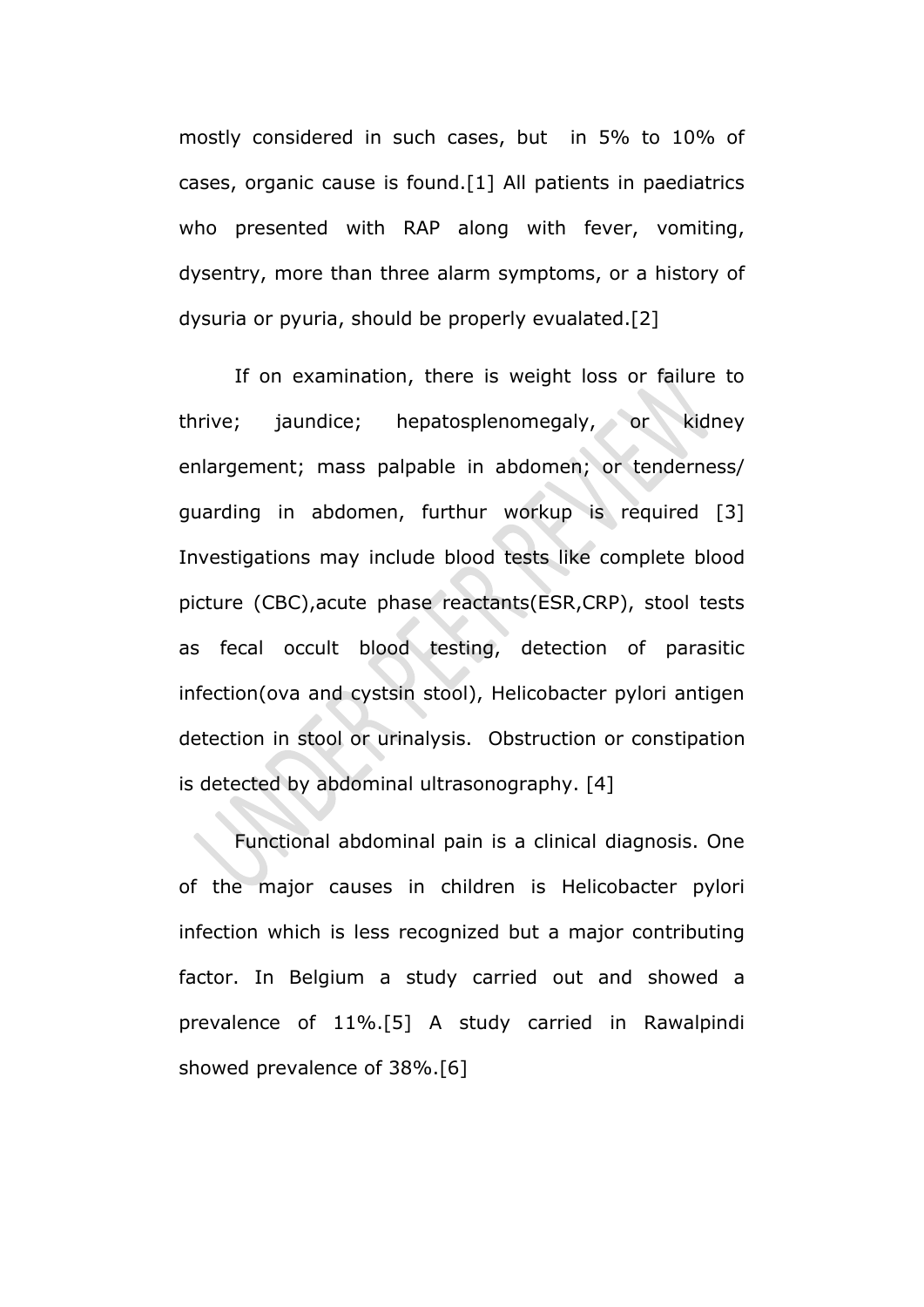The rationale of this study is to find out current frequency of H .pylori in local population. Treating the underlying cause will result in better patient care.

#### **MATERIAL AND METHODS**

This study was cross sectional descriptive conducted at Department Of Pediatrics DHQ Teaching Hospital Sargodha from  $10^{th}$  June 2018 to 9<sup>th</sup> December 2018 and comprised 100 children. Children aged 3 to 12 years of both gender and having history of recurrent abdominal pain were included. Patients with other established cause of recurrent abdominal pain i.e. UTI, IBD, celiac disease, renal stone, appendicitis, anemia (Hb less than 10), diarrhea and using PPI were excluded. Demographic data including age, gender and family income was noted. Children having recurrent abdominal pain underwent H. pylori serology for detection of infection. Analysis of all data was done by using SPSS-20.

Biopsies from 150 patients, in which both the antrum and corpus had been sampled at endoscopy, were randomly chosen for further clinical and pathological analysis. In this group of 150 patients, it was established whether both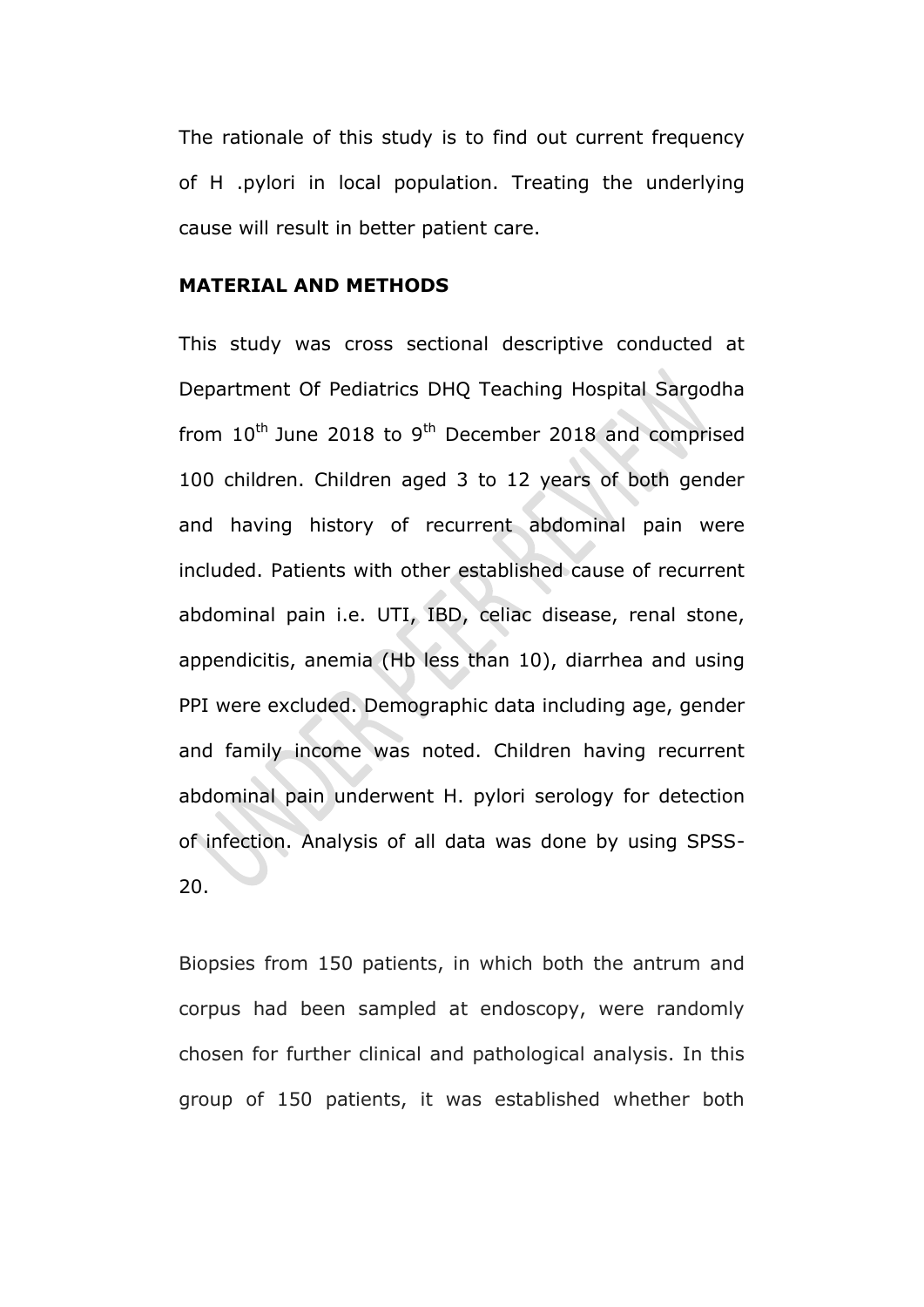regions were correctly sampled (by analysis of the histology of the gastric mucosa – transitional mucosa was grouped with antral mucosa), and the density of *H pylori* within each region. The electronic patient record system was used to evaluate whether the patients were taking PPIs at the time of endoscopy.

To investigate the sampling pattern when the endoscopy report indicated that only one region was sampled, the histology pattern in 200 consecutive specimens that satisfied that criterion was reviewed.

#### **RESULTS**

The mean age was 7.28±2.6 years and mean family income was 16000±3000 rupees. There were 48 % females and 52% males. Regarding socioeconomic status 32% belonged to lower socio economic status and 68% belonged to middle class socioeconomic status (Table 1) In 27% children, cause of recurrent abdominal pain was H. pylori infection (Table 2).

#### **Table 1: Descriptive statistics of age, (n=100)**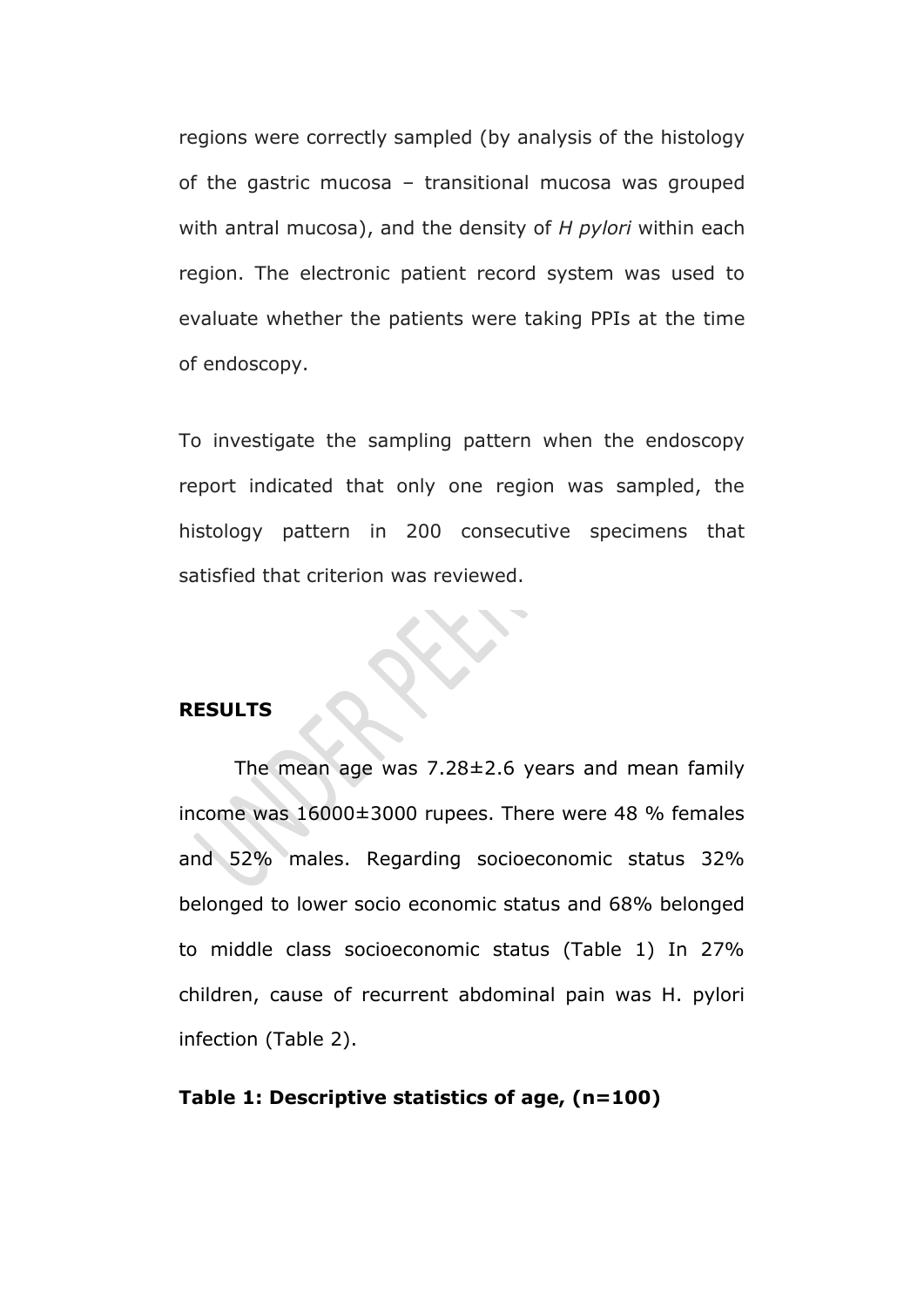| <b>Variable</b>             | No.             | $\frac{0}{0}$ |  |
|-----------------------------|-----------------|---------------|--|
| Age                         | $7.28 \pm 2.61$ |               |  |
| Family income               | 16000±3000      |               |  |
| Gender                      |                 |               |  |
| Male                        | 52              | 52.0          |  |
| Female                      | 48              | 48.0          |  |
| <b>Socioeconomic status</b> |                 |               |  |
| socio-<br>Low               | 32              | 32.0          |  |
| economic status             |                 |               |  |
| Middle<br>socio-            | 68              | 68.0          |  |
| economic status             |                 |               |  |

| H. Pylori Infection | No. | 0/ |
|---------------------|-----|----|
| Yes                 |     |    |
|                     |     |    |

#### **DISCUSSION**

Mostly patient's who present in general paediatric outdoor as well as paediatric gastroenterology sections come with complaint of recurrent abdominal pain. Most of time, symptoms are vague and later on investigations does not show any organic disease. Therapy regimens in such cases vary and are mostly groundless.

Mean age of patients in our study was 7.28±2.6 year with equal male and female distribution. The frequency of H. Pylori was reported to be 27% with recurrent abdominal pain. These results are similar to other international studies and validate the data of our study. Ashorn et al[7] found infection of H. pylori (based on histology and/or culture) in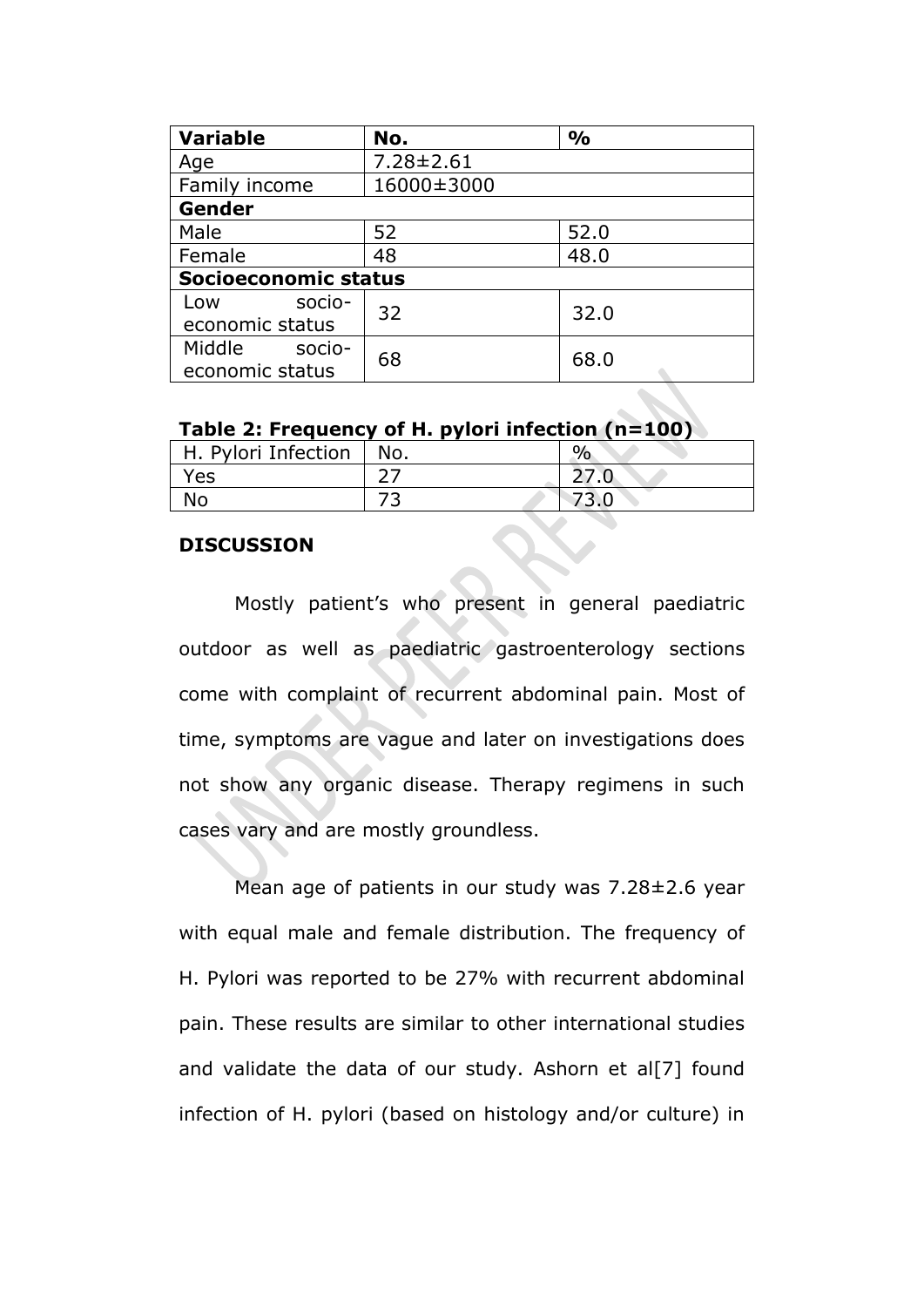22% cases when upper GI endoscopy was performed in 82 children who presented with recurrent abdominal pain. So it was supposed that frequency of organic disease was much higher than non organic or functional, and one cause was H. pylori infection. However, other similar studies showed conflicting evidence, Hyams et al[8] evaluated 127 children presenting with dyspepsia for H. pylori infection and in only 5 pediatric patients, it was found. Even there is not enough evidence that it is cause of pain without evidence of peptic ulcer disease. As another study by Donohue et al[9] including a large number of urban school students showed H. pylori infection (positive serology) in 16.7% but no association was found among patients with history of recurrent abdominal pain and H. pylori positive serology.

In one other study, children who presented with recurrent abdominal pain in the pediatric outdoors at university hospital underwent for *H. pylori* screening. 3 age categories of 4-5, 6-11, and 12-16 years were assigned to children. The study period was divided into 3 time periods: 2004-2007, 2008-2010 and 2011-2014, so that annual variation in prevalence rates of *H. pylori* infection could be studied. In all children of aged 4-16 years, urea breath test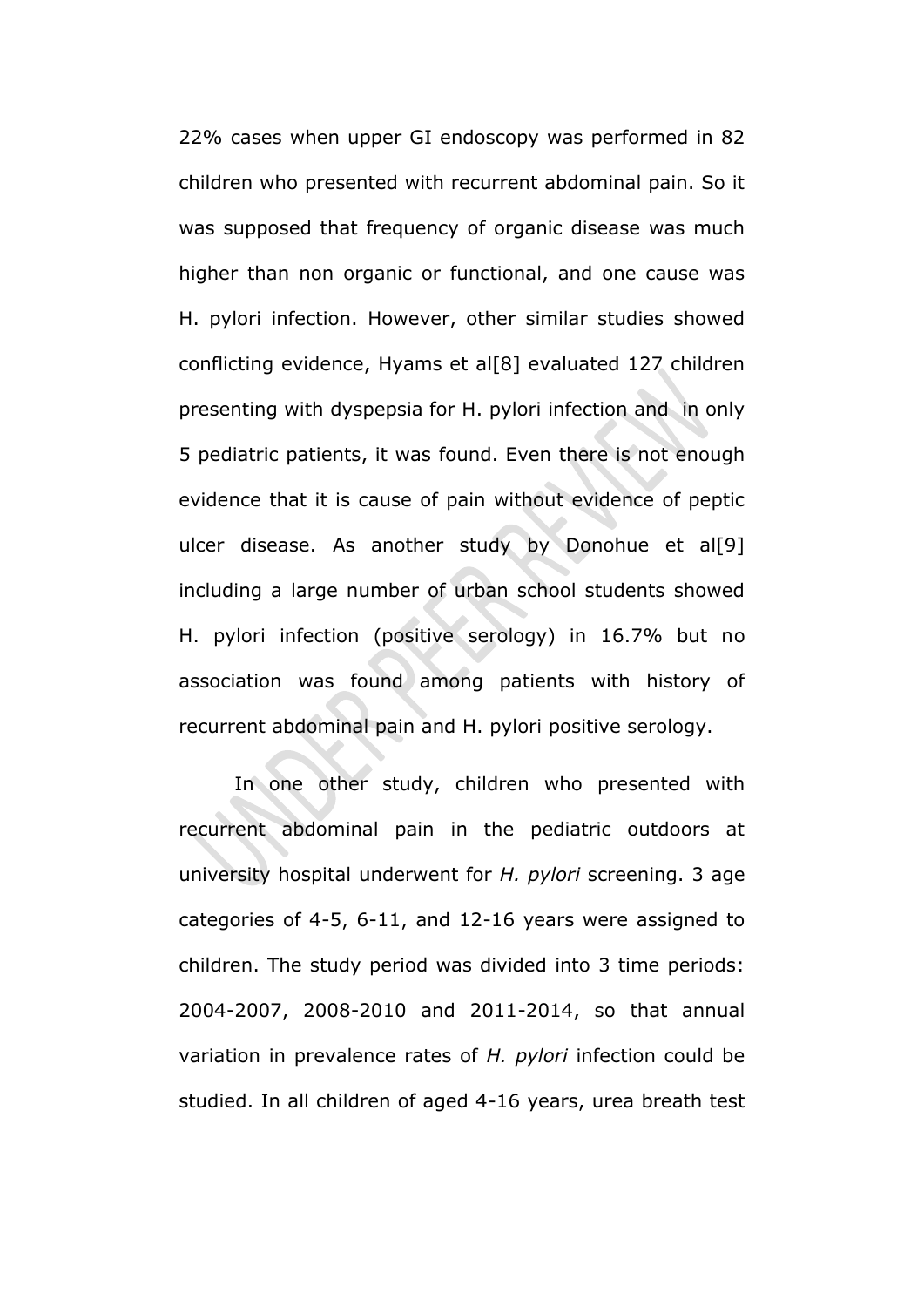was performed, with a cut-off value of 4‰ for children having age  $\geq 6$  years and 7‰ for children with age <6 years. Study included a total 2,530 children (1,191 boys) with history of recurrent abdominal pain with a mean age of 10.0±3.0 years (range, 4.0-16.9 years). *H. pylori* infection prevalence was 7.4% (187/2,530). The frequency rate of infection in different time period was 8.0% (70/873) in 2004-2007, 7.7% (51/666) in 2008-2010, and 6.7% (66/991) in the 2011-2014. Moreover there was significant difference infrequency of infection rate between children <12 years old and ≥12 years of age (*p*=0.018).[10]

#### **CONCLUSION**

Recurrent abdominal pain is a troublesome complaint of child which impairs his daily life activities and effect education. Every possible effort should be done to find out cause of recurrent abdominal pain. H. pylori infection is one very common cause as evident in our study. So all patients with recurrent abdominal pain should be screened for h. pylori infection and treated promptly if serology is positive.

#### **Ethical Approval:**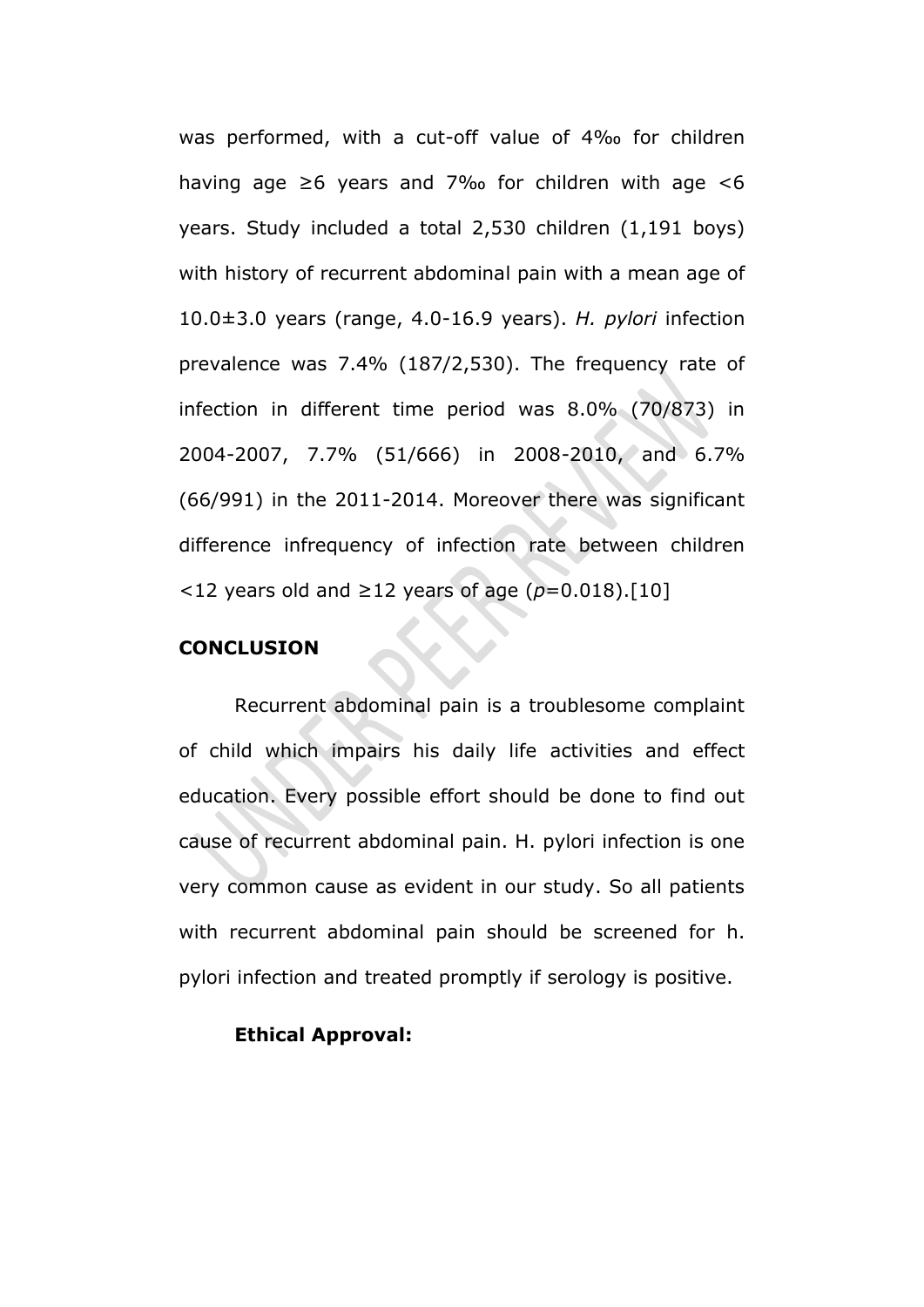As per international standard or university standard written ethical approval has been collected and preserved by the author(s).

### **Consent**

As per international standard, parental written consent has been collected and preserved by the author(s).

#### **COMPETING INTERESTS DISCLAIMER:**

**Authors have declared that no competing interests exist. The products used for this research are commonly and predominantly use products in our area of research and country. There is absolutely no conflict of interest between the authors and producers of the products because we do not intend to use these products as an avenue for any litigation but for the advancement of knowledge. Also, the research was not funded by the producing company rather it was funded by personal efforts of the authors.**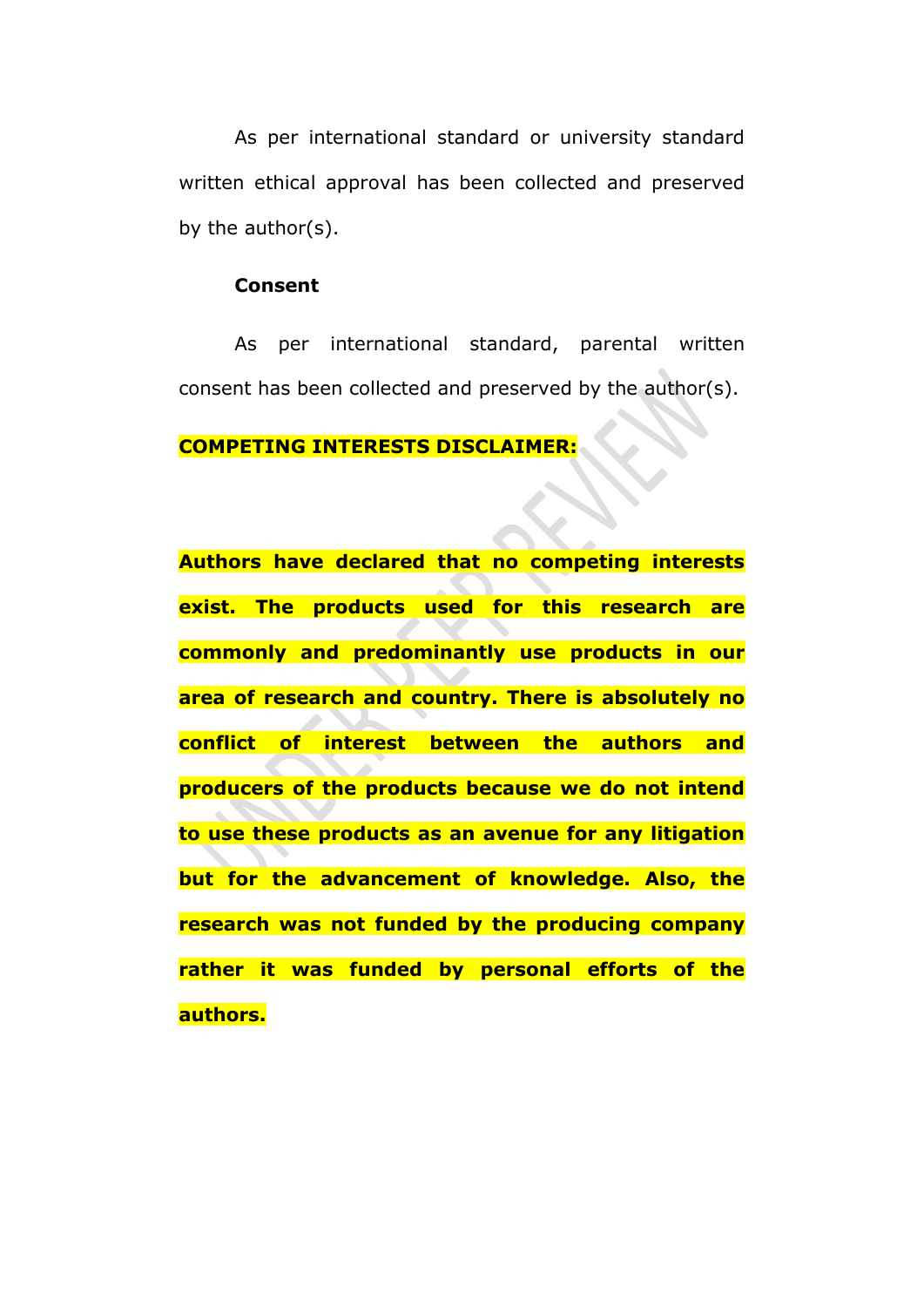## **REFERENCES**

- 1. Gijsbers C, Benninga M, Büller H. Clinical and laboratory findings in 220 children with recurrent abdominal pain. Acta Paediatrica. 2011;100(7):1028- 1032.
- 2. Harper P, Griffin N. Non organic recurrent abdominal pain — A practical and integrated approach to the assessment and management of recurrent abdominal pain in children. Current Paediatrics. 1994;4(2):94- 96.
- 3. Czyzewski D, Williams A, Lane M, Shulman R. Irritable Bowel Syndrome (IBS) Symptoms Predict Longer Term Abdominal Pain in Children With Recurrent Abdominal Pain. Gastroenterology. 2011;140(5):S-748.
- 4. Gijsbers C, Kneepkens C, Schweizer J, Benninga M, Büller H. Recurrent abdominal pain in 200 children: somatic causes and diagnostic criteria. Acta Paediatrica. 2011;100(11):e208-e214.
- 5. Eusebi, L.H. Zagari, R.M. and Bazzoli, F. Epidemiology of helicobacter pylori infection. Helicobacter 20124;19(1):1-5.
- 6. Mahmud S, Shah Sauh, Ali S. frequency of helicobacter pylori infection in children with recurrent abdominal pain. Pak armed forces med journal 2015;65(3):358-362.
- 7. Ashorn M, Maki M, Ruuska T, et al. Upper gastrointestinal endoscopy in recurrent abdominal pain of childhood. J Pediatr Gastroenterol Nutr 1993; 16: 273-7.
- 8. Hyams JS, Davis P, Sylvester FA, Zeiter DK, Justinich CJ, Lerer T. Dyspepsia in children and adolescents: a prospective study. J Pediatr Gastroenterol Nutr 2001; 33: 519.
- 9. O'Donohue JM, Sullivan PB, Scott R, Rogers T, Brueton MJ, Barltrop D. Recurrent abdominal pain and Helicobacter pylori in a community-based sample of London children. Acta Paediatr 1996; 85: 961-4.
- 10. Jang K, Choe B, Choe J, Hong S, Park H, Chu M et al. Changing Prevalence ofHelicobacter pyloriInfections in Korean Children with Recurrent Abdominal Pain.